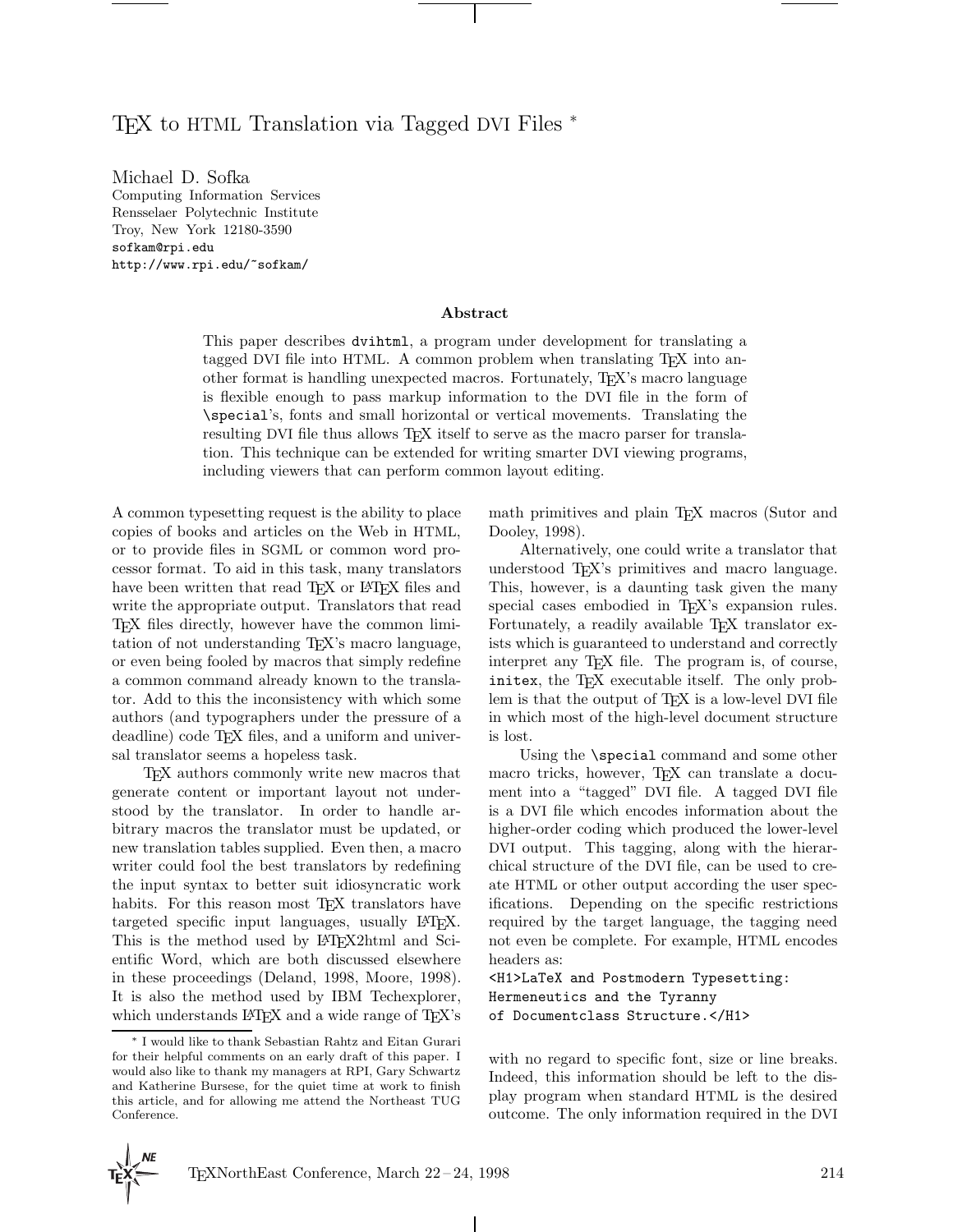file is a "tag" identifying which characters are in the header.<sup>2</sup>

Such is the flexibility of T<sub>EX</sub>'s macro language, that the original author coding may not need to be modified. A LAT<sub>F</sub>X package file, for example, could redefine common commands to produce tags. The same package could further redefine primitives and definition commands so that all new macros will either be tagged, or will at the least not interfere with the translation process. Problem commands which do not generate content important for HTML display (such as running heads, page breaks, etc) can be disabled or tagged and ignored during translation.

#### **The DVI File**

While most T<sub>F</sub>X users are aware that the output of TEX is something called a "DVI" file, fewer have ever had the opportunity to study this file in detail. Indeed, this task is difficult since the file is binary and displays poorly in most editors. I suspect this is one reason various flavors of TEX input files have been the source language of choice for translation (the other being the lack of high-level information within the DVI file).

DVI files, however, are really simple. As described in Knuth (1986b) they consist of a series of 1-byte commands and parameters which compactly describe how characters and rules should be placed on a page. There are 250 DVI commands in all, but most are for setting characters and changing fonts. In addition, many commands come in four flavors depending on if the parameter is 1, 2, 3 or 4-bytes long. Full details on the DVI file format, along with sample code for reading DVI files, can be found in dvitype.web (Stanford University, 1995).

Depending on how you group the commands there are about 11 categories of DVIoperation codes (or op-codes, as they are called). The entire set of op-codes is shown in Table 1.

There are a few items to note from Table 1. First, fully 136 of 250 DVI op-codes are used to print characters, and another 68 are used to select a font. Likewise, there are 14 horizontal and 14 vertical movement commands. Font definitions, which provide a mapping between an external font name and a DVI file font number, take another 4 bytes. This profligate consumption of op-codes for setting characters is done for efficiency. The letter 'G' in Computer Modern, for example, can be typeset with the DVI op-codes

| Category        | $op-codes$                             |
|-----------------|----------------------------------------|
| Print Character | $set\_char0set\_char127$               |
|                 | set1.~set2.~set3.~set4.                |
|                 | put1, put2, put3, put4                 |
| Select Font     | $fnt_numberfnt_number3,$               |
|                 | fnt1, fnt2, fnt3, fnt4                 |
| Define Font     | $fnt\_def1 \dots fnt\_def4$            |
| Print rule      | set_rule, put_rule                     |
| Horizontal      | $right1 \dots right4 \dots w0$         |
| Movement        | $w1 \ldots w4$ , $x0$ , $x1 \ldots x4$ |
| Vertical        | down1down4, y0,                        |
| Movement        | $y1 \ldots y4$ , $z0$ , $z1 \ldots z4$ |
| Header          | pre, post, post-post                   |
| Page            | bop, eop                               |
| Stack           | push, pop                              |
| Special         | xxx1, xx24                             |
| Undefined/nop   | nop, 250-255                           |

Table 1: DVI op-codes by category. Note that 136 commands are used to print characters, another 68 for fonts and 28 for moving within the DVI file.

#### fnt num0 set char71

which is only two bytes in the file. The word "Gentle" can be typeset using a total of 7 bytes, plus three bytes for a *right2* command (one for the command, and two for the parameter) which kerns between 'n' and 't'.

Second, there are a number of commands of the form  $op\langle n\rangle$  where  $\langle n\rangle$  is the value 1, 2, 3 or 4. For example,  $right1$ , or  $fnt2$ . These are variations of a single op-codes which take a 1, 2, 3 or 4 byte parameter. T<sub>F</sub>X tends towards using the more efficient op-code to represent a value.

Third, the movement parameters  $w1-\frac{1}{4}$ ,  $x1-\frac{1}{4}$ ,  $y1-\xi$  and  $z1-\xi$  are register commands. They move the given distance and set the value of the corresponding  $w, x, y$  or z register. These register values can then be recalled using the one byte  $w\theta$ ,  $z\theta$ ,  $y\theta$ or  $z\theta$  commands. T<sub>EX</sub> tends to use the horizontal registers for word spaces and kerns, and the vertical registers for movement between lines and paragraphs.

Fourth, the push and pop commands store and retrieve the current values of the w, x, y or z registers and the current horizontal and vertical position on the DVI page. TEX uses these to slightly optimize parameter setting. More important for translating tagged DVI files, T<sub>F</sub>X outputs  $push/pop$  pairs which correspond to boxes in the original T<sub>E</sub>X file. This

 $2$  There are additional issues such as handling simple math in a header, and finding correct word boundaries. These are addressed below.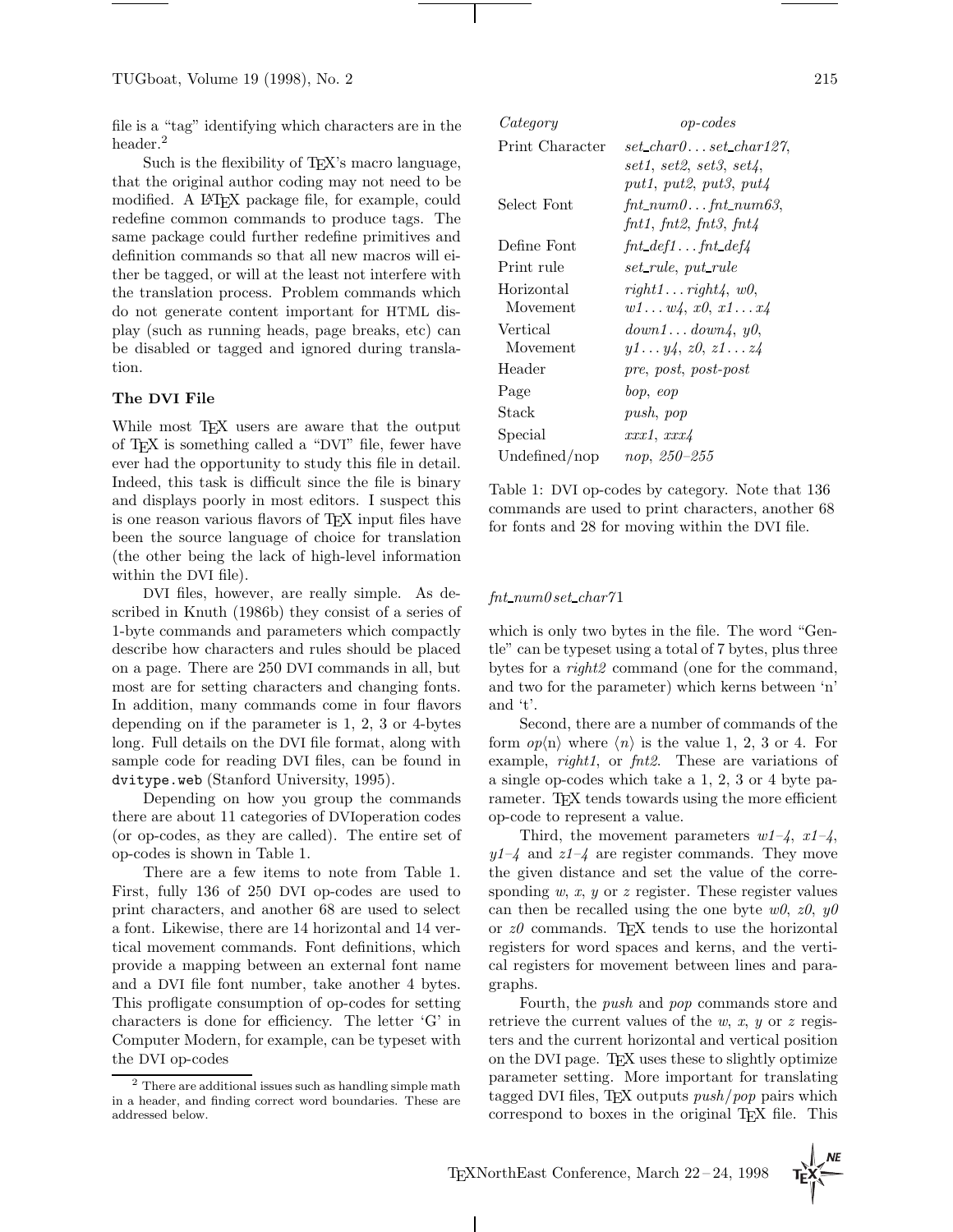correspondence is not 100%. Particularly, TEX optimizes the output of lines from paragraphs so that most boxes are removed from common baselines. But in math-mode and tables most of the boxes remain.

Finally, the  $xxx1$  and  $xxx4$  are how T<sub>E</sub>X outputs \special's to the DVI file. The literal (macro expanded) text of the \special is placed in the file. The single parameter of the xxx command is the length of the special. It is entirely left to the DVI translator program to interpret what a \special means, and the macro writer to be sure the contents of a \special are correct, and correctly located within the DVI file.

## **Tagging a DVI File**

How can information in the DVI file be used to recover high-level coding? The trick is to use TEX's superlative macro language to send markup information, embedded in the DVI file, to the translator. The markup information can be indicated in at least three ways: distance, fonts and \special's. Further, much of the marking can be accomplished by redefining existing TEX macros and primitives, reducing intervention into the authors coding.

**Tagging using distance.** One source of tagging information in a DVI file is the size of horizontal and vertical movements. TEX use the  $w$  and  $x$  registers for movement between words, but the amount of a move will vary from line to line. Likewise, movement between lines and paragraphs is accomplished with the  $y$  and  $z$  register commands. A typical DVI sequence (simplified) representing two lines in a paragraph is:

#### push

 $right3\langle n1 \rangle int$ -num $0$  $set_{char71 set_{char101 set_{char110} right2\langle n2\rangle}$  $set_{char116 set_{char108 set_{char101} w3\langle n3\rangle}$ set char114 set char101 set char97 set char100 set char101 set char114 set char115w0

```
...
pop
y3\langle m\ranglepush
      set charn...
pop
```
That is, each line is nested in a *push/pop* pair. Within this pair the w register is used for interword spacing, while a *right* or the  $x$  register is used for kerns. Each line is separated by a  $y$  register command. In addition, paragraphs are usually sep-

arated by a z register command if \parskip is nonzero.

The problem is that while words are *typically* separated by w register commands, not all w commands are the result of word spaces. When generating the DVI file, TEX will optimize horizontal and vertical movements within boxes by using the  $w, x, y$ and z registers. A kern might be a right, or it could be a x command if a kern of the same amount appears later in the same line (a frequent occurrence). The details of this optimization are in Knuth, 1986b.

Fortunately, T<sub>EX</sub>'s macro language can help us out. Consider the following TEX code.

\spaceskip=1sp \xspaceskip=1sp \hsize=\maxdimen

\baselineskip=1sp \lineskip=0pt \lineskiplimit=-16383pt

## \parskip=0pt

The first two lines set the value of word spaces to one scaled point (sp). A scaled point is 1/65536th of a point, and is the smallest unit that T<sub>E</sub>X can move. Under normal circumstances there are no distances of 1 sp in a DVI file. Typical distances actually found are measured in at least  $\frac{1}{10}$  of a point units.

The third line sets the width of a paragraph to the value of \maxdimen, which is 16383.9999 pt or about 18.9 ft—longer than a typical paragraph. The combined effect is to turn off line breaks making each paragraph a single line, and move exactly one scaled point between each word.

The next three lines adjusts T<sub>EX</sub>'s vertical list building so that one scaled point is placed between each line (each paragraph) of text. This is accomplished by first setting \baselineskip to 1 sp then turning off other interline glue by forcing TEX to never use \lineskip glue.

Finally, \parskip is set to 0 pt so that no additional glue is added between paragraphs. The same overall effect could be accomplished by setting:

## \cs{baselineskip=0pt} \cs{parskip=1sp}

The sum effect is that one can be reasonably sure that all 1 sp horizontal movement in the DVI file represent word spaces, and all 1 sp vertical movement represents paragraphs. All other movement can be ignored, unless it to is being used for tagging.<sup>3</sup>

 $\mathbf{I}$ 

<sup>3</sup> Variations on the above allow for normal hyphenation and justification, but mark lines and paragraphs with one and two scaled point vertical movements. Recovering exact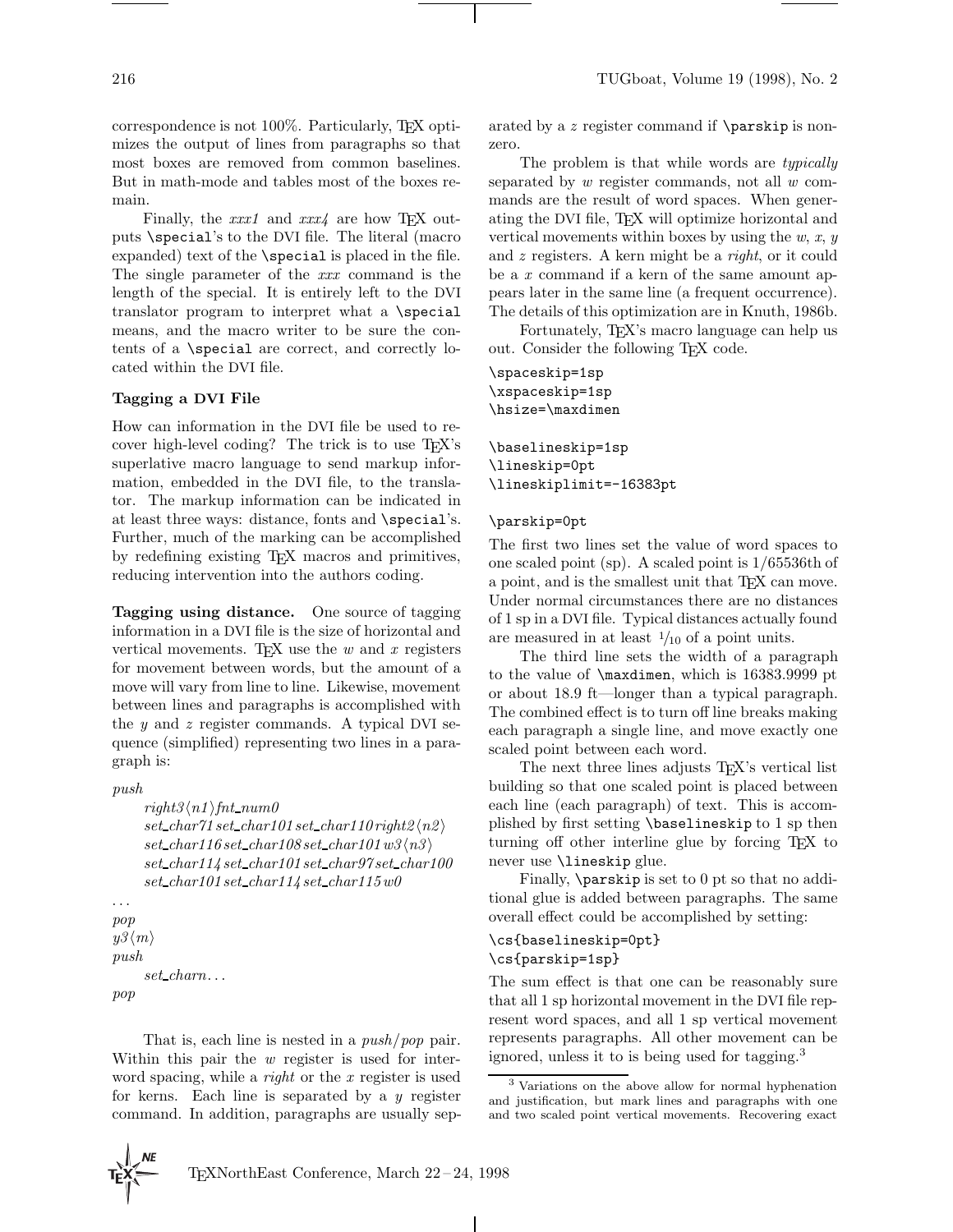TUGboat, Volume 19 (1998), No. 2 217

A potential problem remains in that a later macro might be expected to set the \baselineskip, \parskip or other values, or even restore \hsize something under 8 inches. Fortunately this can be prevented with the following commands.

```
\newskip\junkskip
\let\spaceskip=\junkskip
\let\xspaceskip=\junkskip
\let\baselineskip=\junkskip
\let\lineskip=\junkskip
\let\parskip=\junkskip
```

```
\newdimen\junkdim
\let\lineskiplimit=\junkdim
\let\hsize=\junkdim
```
To be thorough we should also disable vertical and horizontal movement commands such as \vskip and \hskip. Care must be taken, however, to ensure the semantics of such commands otherwise remains the same.

**Tagging using fonts.** A second method of sending tagging information to the DVI file is by fonts. There are two ways a font can be used to indicate output format: name and size. For example, in a particular document the font Palatino at 16 point might only be used in one-heads. This is a clear indication that during translation all 16 point Palatino and intervening rules should be set within  $$\text{H1}>$/$$H2$$ .

What if the design includes a three head in 10 point Optima, but 10 point Optima is also used for figure captions. How can the two be distinguished based only on fonts? One method would be to increase the font size by one scaled point. The difference between Palatino at 655360 sp and Palatino at 655361 sp is will have no discernable affect on appearance, but they will be two different fonts in the DVI file.

There are two drawbacks to using fonts to tag markup information. First, it uses more fonts. TEX has a limit of 256 fonts per DVI file, so any method that makes extensive use of fonts will need to carefully select which fonts are actually loaded and used. Second, each font can only carry one tag. Setting, for example, \it\bf will result in only the boldfaced font being used.

**Tagging using specials.** Nearly any tagging information can be included in a DVI file by using TEX's \special command. The \special command causes T<sub>EX</sub> to out insert the literal, macro expanded argument, into the DVI file as an  $xxx1$ 

or xxx4 command, depending on the length of the string. This is among the more heavily used and abused features of TEX since specials are used for all rotation, color, figure inclusion and PostScript commands.

The major disadvantage of specials is that they require DVI interpreters which understand the specific specials used—interpretation of specials is outside the purview of T<sub>E</sub>X. As a result, there appeared a number of drivers which understood only specific sets of specials. Some of these drivers were commercial or were used internally by typography companies, and made use of \special's which were not in general use. Others were freely available, but as a result lagged behind in the special sets accepted.

In 1997 Tom Rokicki (Rokicki, 1994) proposed a set of specials to be supported by his dvips program. This was recomended with modification by the TUG Technical Working Group on DVI Driver Implementation and Standardization Issues(Rokicki, 1995). While the proposed standard has inherent flexibility, it cannot be used for all \special needs. Specifically, it doesn't cover markup tagging, and its stack scheme doesn't allow for DVI file re-writing (as described below). It does, however, propose a standard method of writing non-standard macros which will be followed in dvihtml. See Sofka (1995) for more details of the standardization process.

**Delimited tags.** In principle, markup via the \special primitive is easy. To mark a section, for example, would require:<sup>4</sup>

\catcode'\@=11

```
\let\t@gsection=\section
\def\section#1{%
   \special{::tag begin(section)}%
   \t@gsection{#1}%
   \special{::tag end(section)}}
```
\catcode'\@=12

assuming the macro \section had previously been defined.

The **\let** primitive is used to preserve the true definition of \section. The new definition is same as the old, except \special places tags around it.

The :: identifies the special as being experimental according to the draft standard. The type of special is a "tag", which means it is providing highlevel information for an interpreter. The begin and end indicate that the high-level element is delimited by two specials. section is the name of the tag.

word boundaries would be more difficult, but the resulting paragraphs would be legible and formatted by TEX.

<sup>4</sup> My examples are in plain TEX to keep them simple. The same can be done in LAT<sub>EX</sub> by suitably redefining basic generator macros such as \@startsection, \new@command, etc.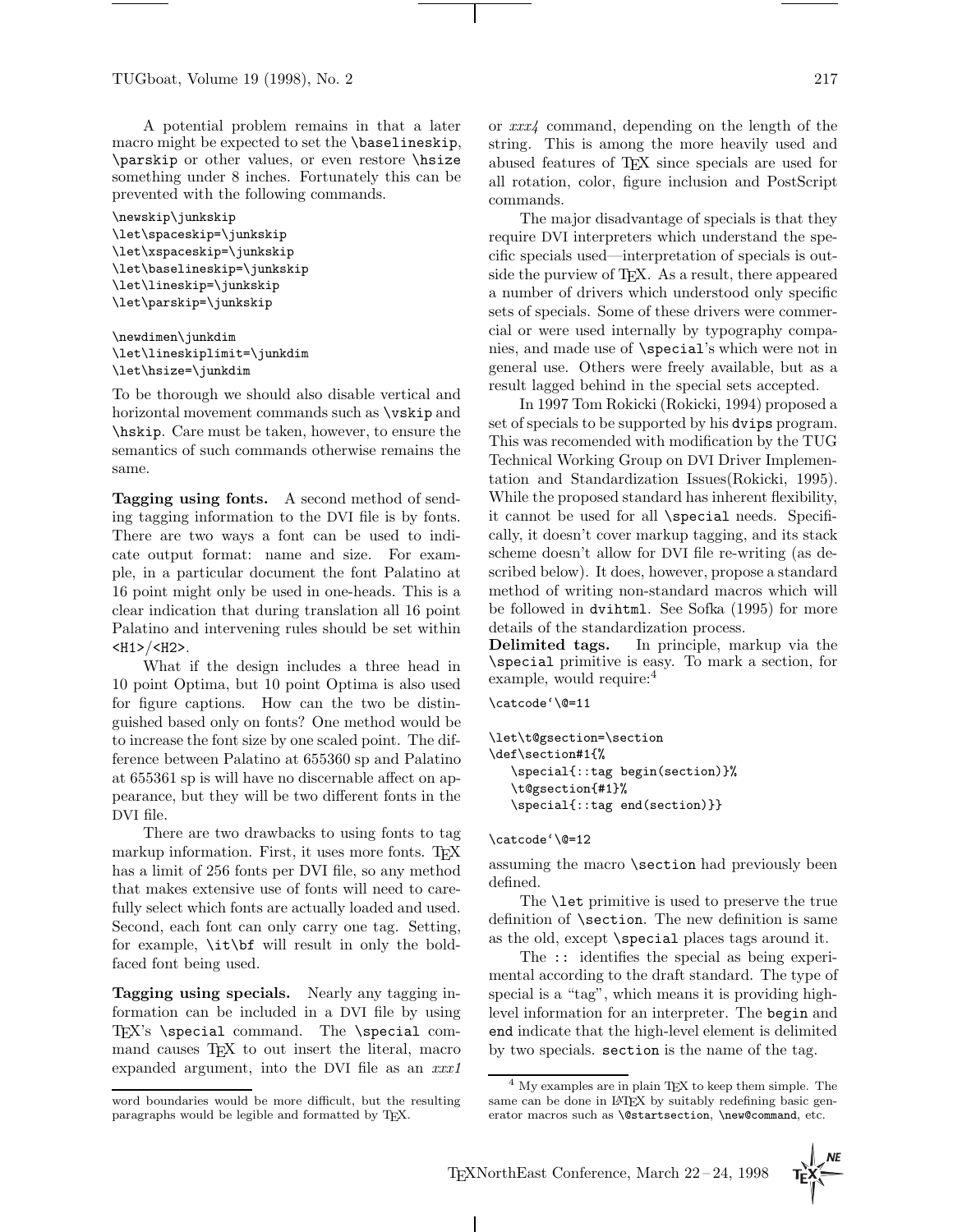**Block scoped tags.** Not all tag-able elements can be delineated using begin and end markers. Sometimes the the range of an element is implicit in the coding, but not explicitly marked. For example, when processing:

#### \$\$ABCE\over DEFG\$\$

"ABCD" is in the numerator, while "DEFG" is in the denominator. It would be awkward to require plain TEX users type

```
$$\special{::tag begin(numerator)}
     ABCE
  \special{::tag end(denominator)}
\over
  \special{::tag begin(denominator)}
     DEFG
```
\special{::tag end(denominator)}\$\$

when inputing math—even if suitable shorthand tagging macros were defined. However, a tag can be inserted into the scope of the numerator and denominator by redefining the \over primitive as:

```
\def\tag#1{\special{::tag block(#1)}}
```

```
\catcode'\@=11
\let\t@gover=\over
\def\over{\tag{num}\t@gover\tag{den}}
\catcode'\@=12
```
#### \$\${ABCE \over EFGH}\$\$

This is output in the DVI file roughly as:

```
push
```

```
set\_char65...xxx1\langle 16 \rangle::tag block(num)
pop
right4\langle n\rangledown3 \langle m \rangleputrule\langle a\rangle\langle b\rangledown3\langle m\ranglepush
        xxx1\langle 16 \rangle::tag block(den)
        set_{char69...}pop
```
Note that the contents of the numerator and denominator are each contained within a push/pop pair. The block type of ::tag affects the entire block within which it is contained.<sup>5</sup>

**Nested tags.** The ::tag specials can be nested. For example, a tag for italic text (assuming this were not indicated using a font) might be nested within the tag for a section. There is an ambiguity, however, when a delimited tag and a block tag interact. How, for example, should the following be interpreted?

push

pop

```
xxx1\langle17\rangle::tag begin(list)
set\_char71\,set\_char101\ldotsxxx1(18)::tag block(quote)
set\_char108 set\_char111...xxx1\langle 15 \rangle::tag end(list)
```
Is the quote contained within the list, or the list within the quote? When the order of application matters, the resulting output will be different for each interpretation.

By default this will be resolved by assuming that block tags are delimited by begin/end tags, as well as  $push/pop$  pairs. That is, internally, dvihtml or other ::tag aware translator should convert the above into:

push

```
xxx1\langle17\rangle::tag begin(list)
xxx1\langle 18 \rangle::tag begin(quote)
set\_char71 set\_char101...set\_char108 set\_char111...xxx1(16)::tag end(quote)
xxx1\langle 15 \rangle::tag end(list)
```

```
pop
```
Why does the end() tag specify the element being ended? Wouldn't a simple end with no argument be enough to end the current tag? Unfortunately no. The problem is T<sub>F</sub>X's asynchronous output routine. This means that in the middle of a paragraph of quoted material you may suddenly find yourself in the middle of page layout. The result is the following sequence in the DVI file:

```
push
```

```
xxx1(18)::tag begin(quote)
      set\_charm_1 \ldots n_xpop
xxx1\langle15\rangle::tag end(page)
pop
eop
bop\langle c_0,\ldots,c_9, p\rangleright3\langle 4736286\ranglepush
xxx1\langle17\rangle::tag begin(page)
push
      set cham_{x+1} \ldots n_zxxx1\langle 16 \rangle::tag end(quote)
pop
```
 $\overline{1}$ 



<sup>5</sup> There is an annoying rule between the two tags in this example. If rules are being translated, this one can be removed by redefining \over using the \atop. If the rules used in \over need special treatment they can be set with a 1 sp width using \above.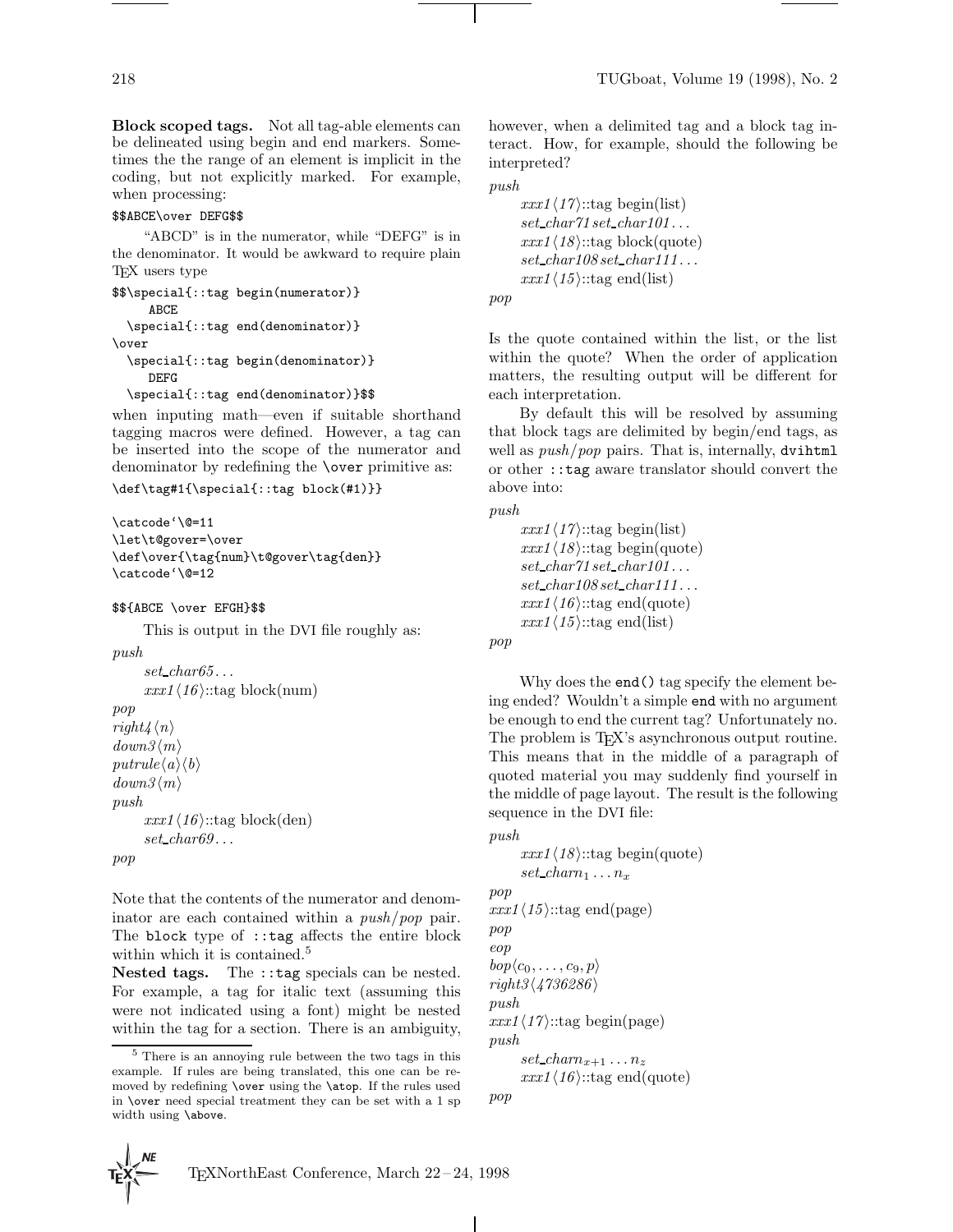TUGboat, Volume 19 (1998), No. 2 219

If the output routine were also tagging elements (e.g., top of columns, crop-marks, running head, and so on), they would all appear between and interlaced with the quote. Explicite end statements with matching parameters helps the above be rewritten as:

```
push
```

```
xxx1(18):tag begin(quote)
      set charm_1 \ldots n_xxxx1\langle 16 \rangle::tag end(quote)
pop
xxx1\langle 15 \rangle::tag end(page)
pop
eop
bop(c_0,\ldots,c_9, p)right3\langle 4736286\ranglepush
xxx1\langle17\rangle::tag begin(page)
push
      xxx1\langle 18 \rangle::tag begin(quote)
      set cham_{x+1} \ldots n_zxxx1\langle 16 \rangle::tag end(quote)
pop
```
The problem is knowing exactly where in the DVI file to insert matching begin and end tags. There are at least three ways to resolve this. The first is the method shown above, which uses explicit tags in the output routine to delimit pages and columns. All that is necessary for correct rewrite is inserting

textend tags at the same nesting level as the matching begin, but before the end of page is marked. Likewise for begin tags at the top of the page. The assumption is that all begin/end pairs should perfectly nest in the rewritten DVI file.

A second method of resolving this problem, applicable only to a translator, is to redefine macros so that page breaks do not occur at inopportune times. For example, setting spacing and paragraph parameters as given above guarantees that page breaks will not occur in the middle of a paragraph. By further defining **\output** to be simply  $\setminus$  other interrupted tags can be reconstructed. Alternatively, the techniques discussed in Appendix D of Knuth (1986a) can be used to signal the output routine about bad break points.

Finally, it is possible to reconstruct the original nesting of the begin/end pair by merging all intervening push/pop pairs nested at the same level as the interrupted tags. This method works, however, only if it is assumed that push/pop pairs and begin/end perfectly nest—a condition that requires careful macro writing since TEX has no way of enforcing the rule.

All three of the methods are used in dvihtml. Macro and simplification will be used when possible, tag nesting will be encouraged and nesting rewrites will be used whenever it can simplify the coding. The goal is a minimal re-write of author macros, so the translator must make use of all the information available in the DVI file.

**Overriding scope.** There are times when it may be necessary to override the default scope of a :: tag special (for example, if a block tag should be moved outside of a delimited tag. This can be done using the scope() option, which takes a single parameter indicating what the scope for the current tag should be. There are special cases for global scope and page scope, to affect the entire DVI file or the page on which the tag appears. stack specifies the current push/pop pair. Otherwise, the parameter should be label of a delimited tag which encloses the new tag at any level.

**What about alignments?** The alignments commands used by T<sub>E</sub>X present a mixed bag of difficulties. Redefining & and \cr to provide block-level tagging is trivial, but this breaks the \halign alignment template. While scanning the alignment template TEX is expecting category 4 characters to indicate tabs, and a real  $\cr$  (or  $\end{array}$ ) endline, which is defined in virtex) to end the template. So, while pre-defined math alignments such as \eqalign can be handled via:

```
\def\tag#1{\special{::tag block #1}}
```

```
\catcode'\&=\active
{\label{label:3} $${ \catcode' \:=\qdef \t\tag{AMP}}| }\}
```
\catcode'\==\active \def={\tag{EQ}\char'\=}

```
\def\cr{\tag{CR}\endline}
```
#### \$\$\eqalign{A&=B\cr B&=D}\$\$

This same code breaks any future \halign attempts. Tagging alignment entries requires something slightly more convoluted. An example of how to do this is in figure 1, which redefines \halign so that  $\&$  is a tab character while the template is being scanned, but is an active character while the body of the alignment is being read. The active character inserts tag specials.

# **Dvihtml and Tagged DVI Files**

An outline of the proposed tagging \specials is in figure 2.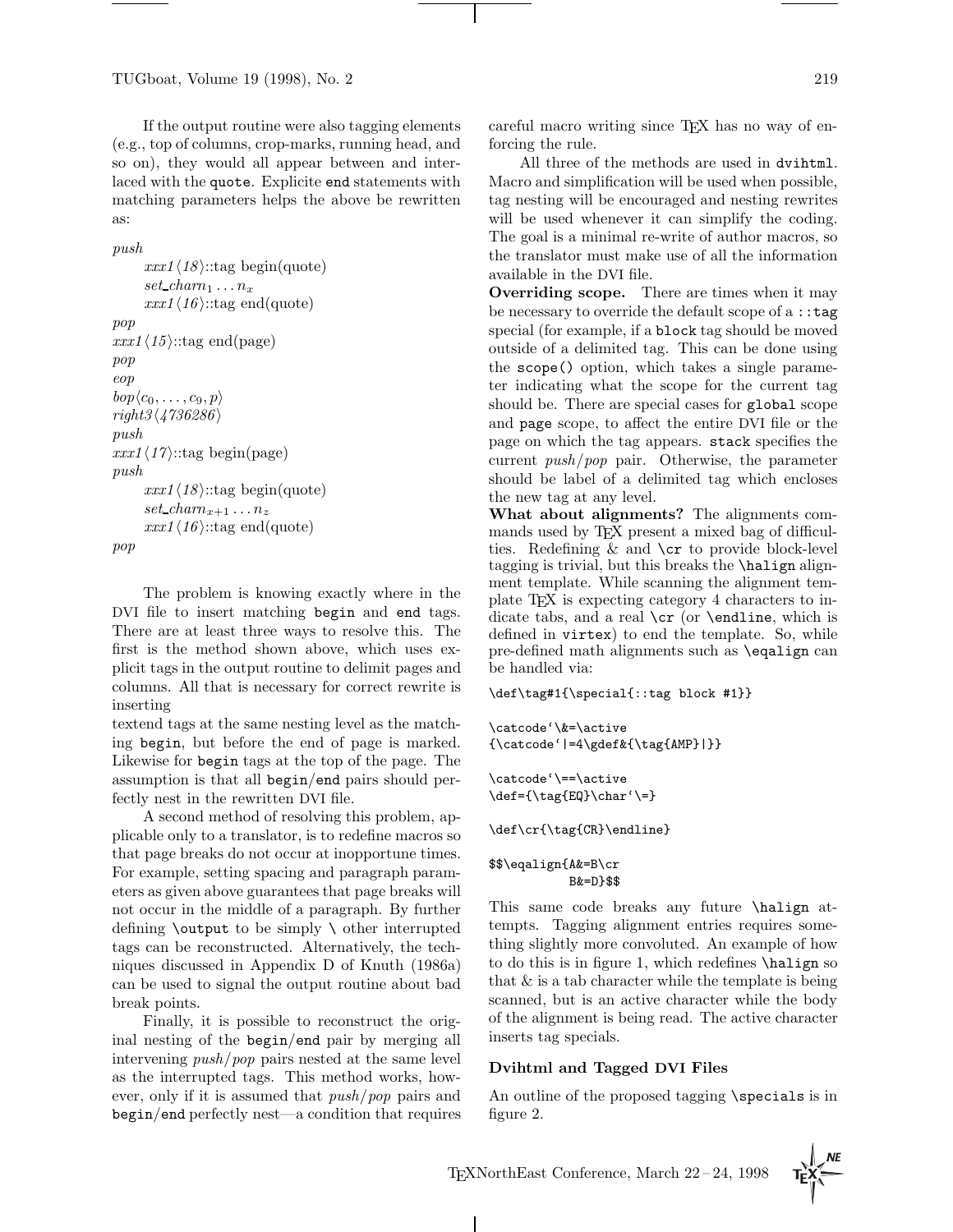220 TUGboat, Volume 19 (1998), No. 2

```
\catcode'\@=11
\def\tag#1{\special{::tag block #1}}
\def\makebraceother{\catcode'\{=12 }
\def\makebracenormal{\catcode'\{=1 }
\def\maketabactive{\catcode'\&=\active}
\def\maketabtab{\catcode'\&=4 }
{\maketabactive \catcode'|=4\gdef&{\tag{lamp}|\tag{ramp}}}
\let\t@ghalign=\halign
% Remove the { from \halign
{\makebraceother \catcode'[=1 \catcode']=2
   \gdef\@halign{[\makebracenormal\@@halign]}
```
% Collect alignment template and call halign primitive \def\@@halign#1\cr{\t@ghalign\bgroup#1\cr\global\maketabactive}

```
% set catcodes and start halign
\def\halign{\makebraceother\maketabtab\@halign}
\catcode'\@=12
```
**Figure 1**: Redefining **\halign** so that & is category code 4 (tab) while the alignment template is being read, but active characters while the body of the \halign is read. The above introduces a potential problem in that & remains active between **\halign**'s. This is okay for most macros built using **\halign** because the alignment template was read when the macro was defined. This macro also breaks plain TEX's tabbing macros.

 $\mathbf{I}$ 

The dvihtml translator understands these specials, and uses them to re-write the DVI file so that hierarchical information is preserved, and tagging applied to the appropriate elements. It will optionally write out a new DVI file, or a translated tagged output file (HTML by default). Translation is guided by a configuration file specifying conversions for horizontal and vertical movements, fonts and ::tag specials. By default, tags labels will be converted verbatim so that in the absence of additional information the ASCII output file will have intelligible markup. A sample dvihtml configuration file is in figure 3.

In the case of LAT<sub>EX</sub> files, a package can be written which redefines the standard commands to produce tagged output. Plain TEX is, of course, trickier since there is no way of knowing in advance what an author will call a macro. Adding a couple \special calls, however, is relatively easy and by default the translation will pick up changes in font size, paragraphs, simple math, etc, without needing to know the individual macros which produced the DVI file.

#### **Smart DVI Viewers**

The approach of translating a tagged DVI file was been used in at least two private translators (Rahtz, 1995, Sofka, 1993). It is also the approach used by TEX4ht (Gurari, 1997b, Gurari, 1997a), which is used to author hypertext documents. The method is robust, and it is hoped that a pseudo-standard set of tagging \special's will encourage macro writers to voluntarily pre-tag their code.

Once a DVI file is tagged, however, a number of additional translation possibilities arise. For example, complex page layout is notoriously difficult using TEX. Usually, by the time a book is printed, the source code is filled with hard-coded page-breaks, \vskip's to balance columns, and so on. For some designs, all glue stretch is removed to prevent T<sub>E</sub>X from "fixing" layout attempts. This is tedium at it's worst.

On the other hand, the actual task—moving a block of text a couple points up or down, or cutting and pasting a figure—are trivial in WYSIWYG environment. The typographer knows exactly what he or she wants to do, the difficulty is conveying that information to TeX. What if the DVI viewer knew how to edit T<sub>EX</sub> files? What if there were a way to go from the image on the screen to the source file that generated the image?

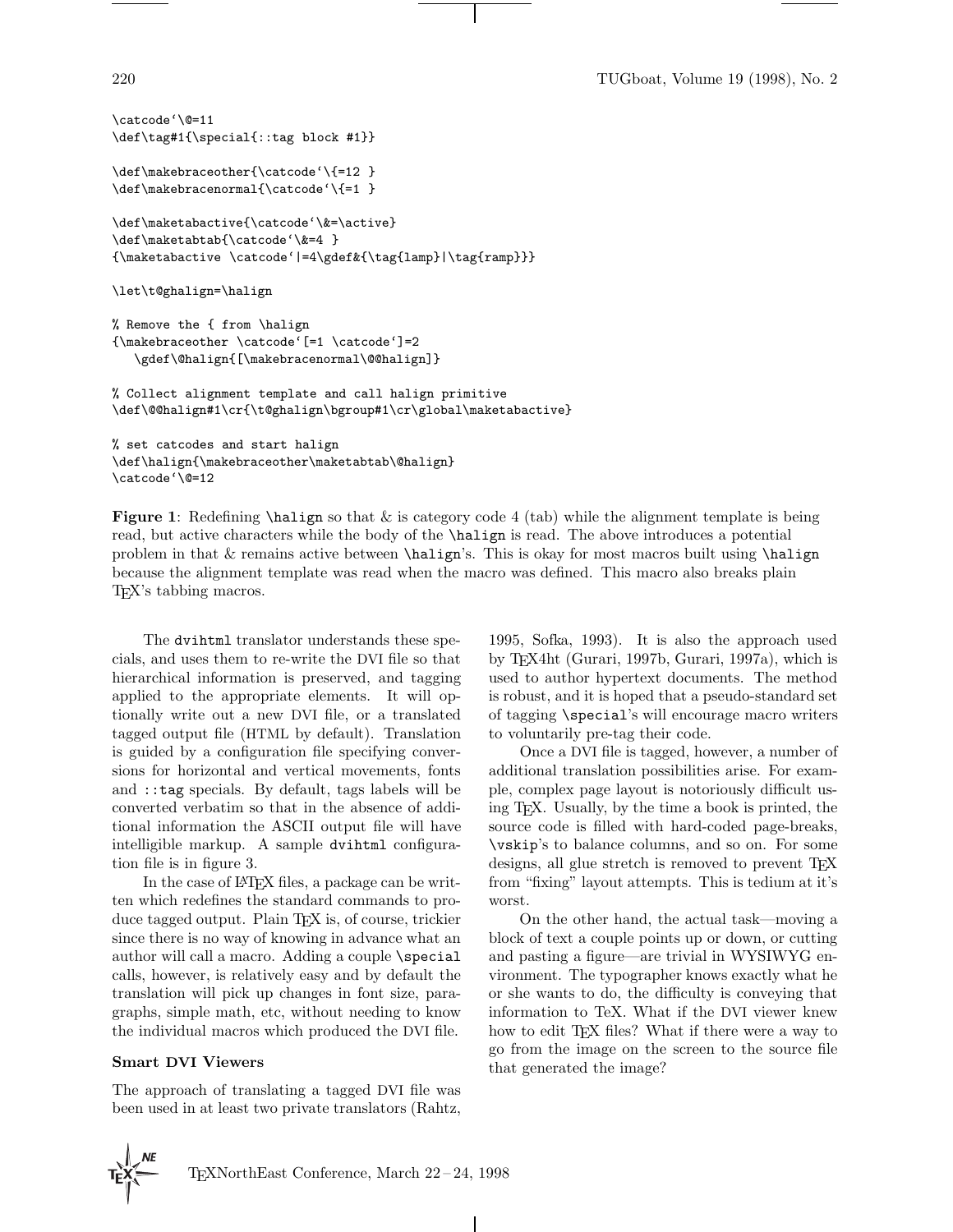```
::tag := \langle tag \rangle [scope(\langle scope \rangle]
          | line: \langle file: lineno \rangle\langle tag \rangle := \text{begin}(\langle label \rangle) \langle op-codes \rangle \text{end}(\langle label \rangle)| block(\langle label \rangle)\langle label \rangle := [-a-z,A-Z,0-9] + \langle quoted-string \rangle\langle scope \rangle := global | page | stack | \langle label \rangle\langle quoted\text{-string}\rangle := \langle optimal\text{-}BCII\rangle"<br>
\langle op\text{-}codes\rangle := \langle any\text{ }DVI\text{ }op\text{-}codes\rangle\mathcal{h} := \langle \text{any } DVI \text{ op-codes} \rangle# Translate fonts to bold, italic, etc.
                                                                          font cmit10: scope(<I>, </I>);
                                                                          font cmb10: scope(<B>, </B>);
                                                                         font cmr17 at 28pt:
                                                                              insert(header,
                                                                                         scope(<TITLE>, </TITLE>)),
                                                                              scope(<H1>, </H2>);
                                                                          ...
                                                                         hdimen 1sp: translate("");
                                                                          vdimen 1sp: translate(<P>);
                                                                          ...
                                                                          tag section: scope(<H1>, </H1>);
                                                                          tag subsection: scope(<H1>, </H1>);
                                                                          tag enumerate: begin(<OL>);
                                                                          tag enumerate: end(</OL>);
                                                                         tag list_item: translate(<LI>);
                                                                          ...
```
**Figure 2**: Specials recognized by dvihtmlfor tagging a document.

word broken across lines. This last line%

ends with a  $\sqrt{2}$ .

**Figure 3**: Sample dvihtml configuration file. The elements are choose to display the range of translation possibilities.

TEXNorthEast Conference, March 22–24, 1998

\nopagenumbers \def\sb#1{\special{before #1}} \def\sa#1{\special{after #1}} \gdef\numberlines{\special{line: \jobname:\number\inputlineno}% \immediate\write-1{line: \jobname:\number\inputlineno} } {\catcode'\^^M=\active% \gdef\startnumbering{\catcode'\^^M\active \let^^M=\numberlines}% \global\let^^M=\numberlines} % this is in case ^^M appears in a \write \startnumbering Misc paragraph: This is a normal line ending, while this line ends with the macro \TeX and this one ends with a hyphenated-

**Figure 4**: Macro to number input lines in the DVI file. Note that this macro modifies T<sub>E</sub>X's end-of-line semantics slightly.